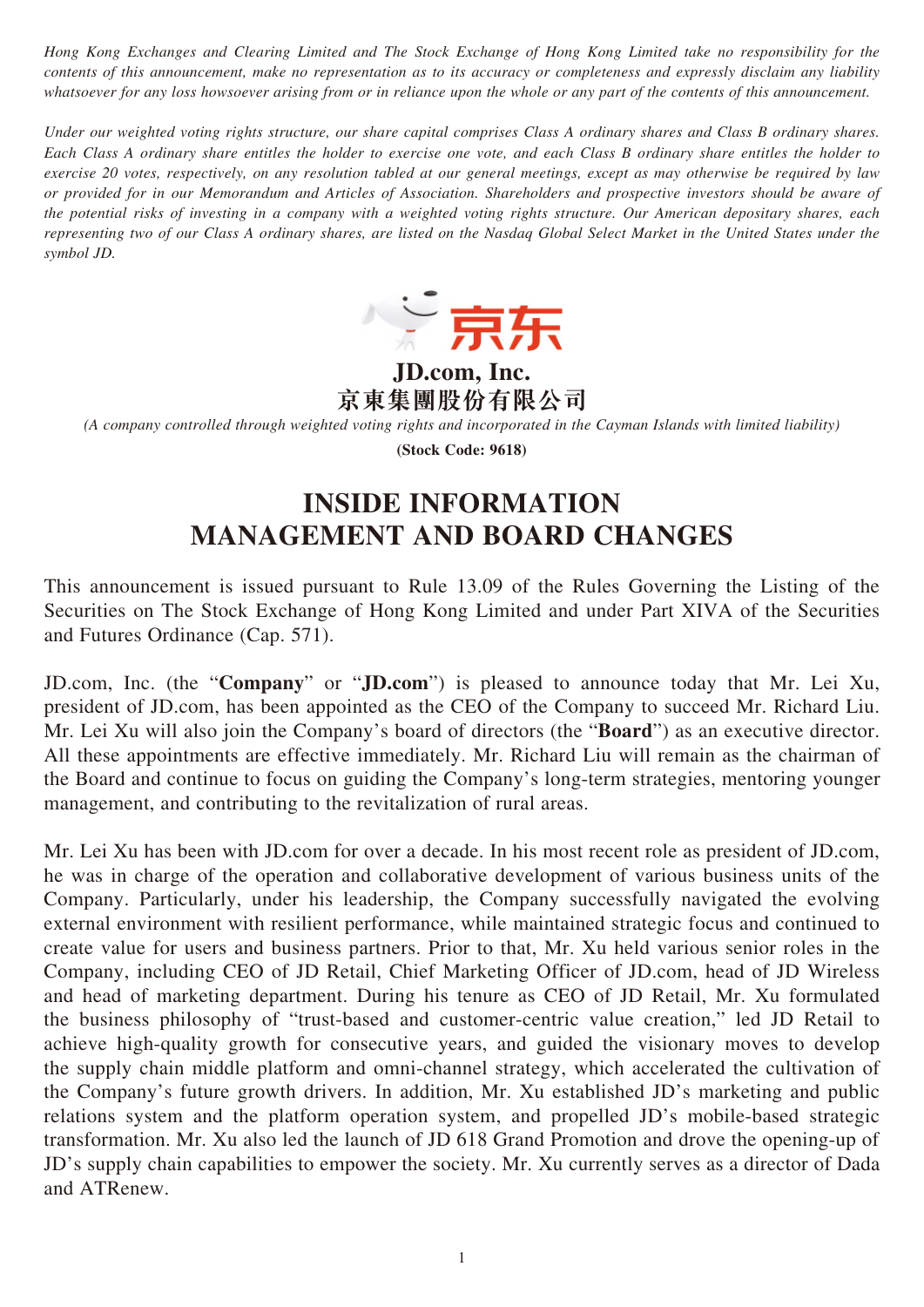Attached hereto as Schedule 1 is the full version of the press release issued by the Company on April 7, 2022 announcing the aforementioned management and board changes.

> By Order of the Board of Directors **JD. com, Inc. Mr. Richard Qiangdong Liu** *Chairman of the Board of Directors*

Beijing, China, April 7, 2022

*As at the date of this announcement, our board of directors comprises Mr. Richard Qiangdong LIU as the chairman, Mr. Lei XU as the executive director, Mr. Ming HUANG, Mr. Louis T. HSIEH, Mr. Dingbo XU and Ms. Caroline SCHEUFELE as the independent directors.*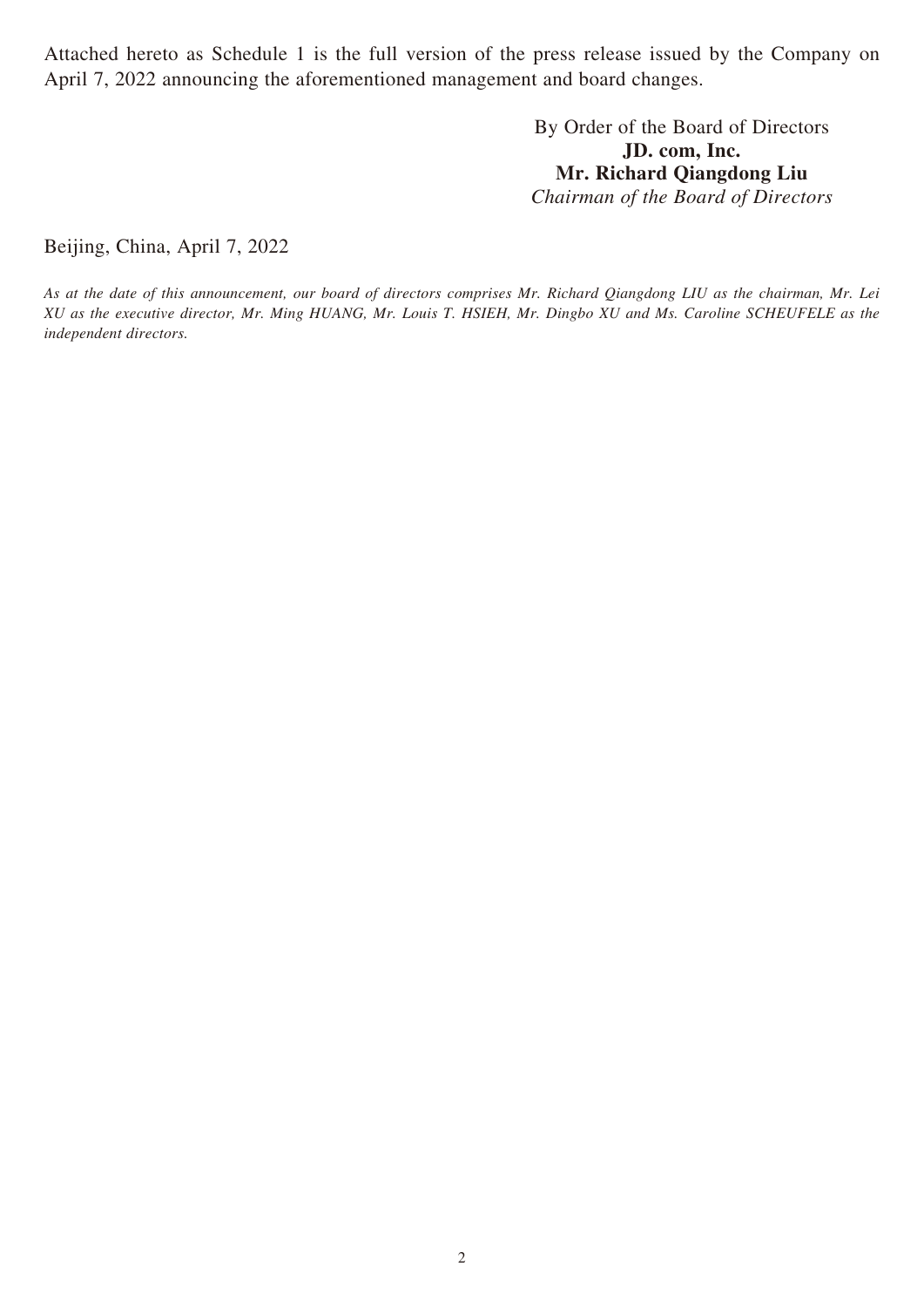## **Schedule 1**

### **JD. com Announces Management and Board Changes**

Beijing, April 7, 2022 –– JD.com, Inc. (the "**Company**") (Nasdaq: JD; HKEX: 9618), a leading supply chain-based technology and service provider, is pleased to announce today that Mr. Lei Xu, president of JD.com, has been appointed as the CEO of the Company to succeed Mr. Richard Liu. Mr. Lei Xu will also join the Company's board of directors (the "**Board**") as an executive director. All these appointments are effective immediately. Mr. Richard Liu will remain as the chairman of the Board and continue to focus on guiding the Company's long-term strategies, mentoring younger management, and contributing to the revitalization of rural areas.

Mr. Lei Xu has been with JD.com for over a decade. In his most recent role as president of JD.com, he was in charge of the operation and collaborative development of various business units of the Company. Particularly, under his leadership, the Company successfully navigated the evolving external environment with resilient performance, while maintained strategic focus and continued to create value for users and business partners. Prior to that, Mr. Xu held various senior roles in the Company, including CEO of JD Retail, Chief Marketing Officer of JD.com, head of JD Wireless and head of marketing department. During his tenure as CEO of JD Retail, Mr. Xu formulated the business philosophy of "trust-based and customer-centric value creation," led JD Retail to achieve high-quality growth for consecutive years, and guided the visionary moves to develop the supply chain middle platform and omni-channel strategy, which accelerated the cultivation of the Company's future growth drivers. In addition, Mr. Xu established JD's marketing and public relations system and the platform operation system, and propelled JD's mobile-based strategic transformation. Mr. Xu also led the launch of JD 618 Grand Promotion and drove the opening-up of JD's supply chain capabilities to empower the society. Mr. Xu currently serves as a director of Dada and ATRenew.

"I believe that JD has built a strong footing in the industry with sound management structure and a large number of excellent business leaders," said Mr. Richard Liu, chairman of JD.com. "Lei is highly regarded both inside and outside the company, and has been instrumental to driving JD's consistent stellar business performance and formulating strategic decisions. I'll devote more of my time to JD's long-term strategies and future drivers as we continue to work on the most challenging yet valuable things."

"It's an incredible honor and privilege to assume the role of CEO of JD.com and lead such talented and dedicated management and employees," said Mr. Lei Xu. "In the past 19 years, Richard has established and upheld JD's strategic positioning as a supply chain-based technology and service provider and the principle of 'doing business the right way,' setting a strong foundation for our future endeavors. I believe Richard has built the most precious assets for JD. I share his business philosophy and commitment, and will continue to create value to our users, business partners and the society. Together with the leadership team, I will further build on that and drive high-quality and sustainable growth of the company going forward."